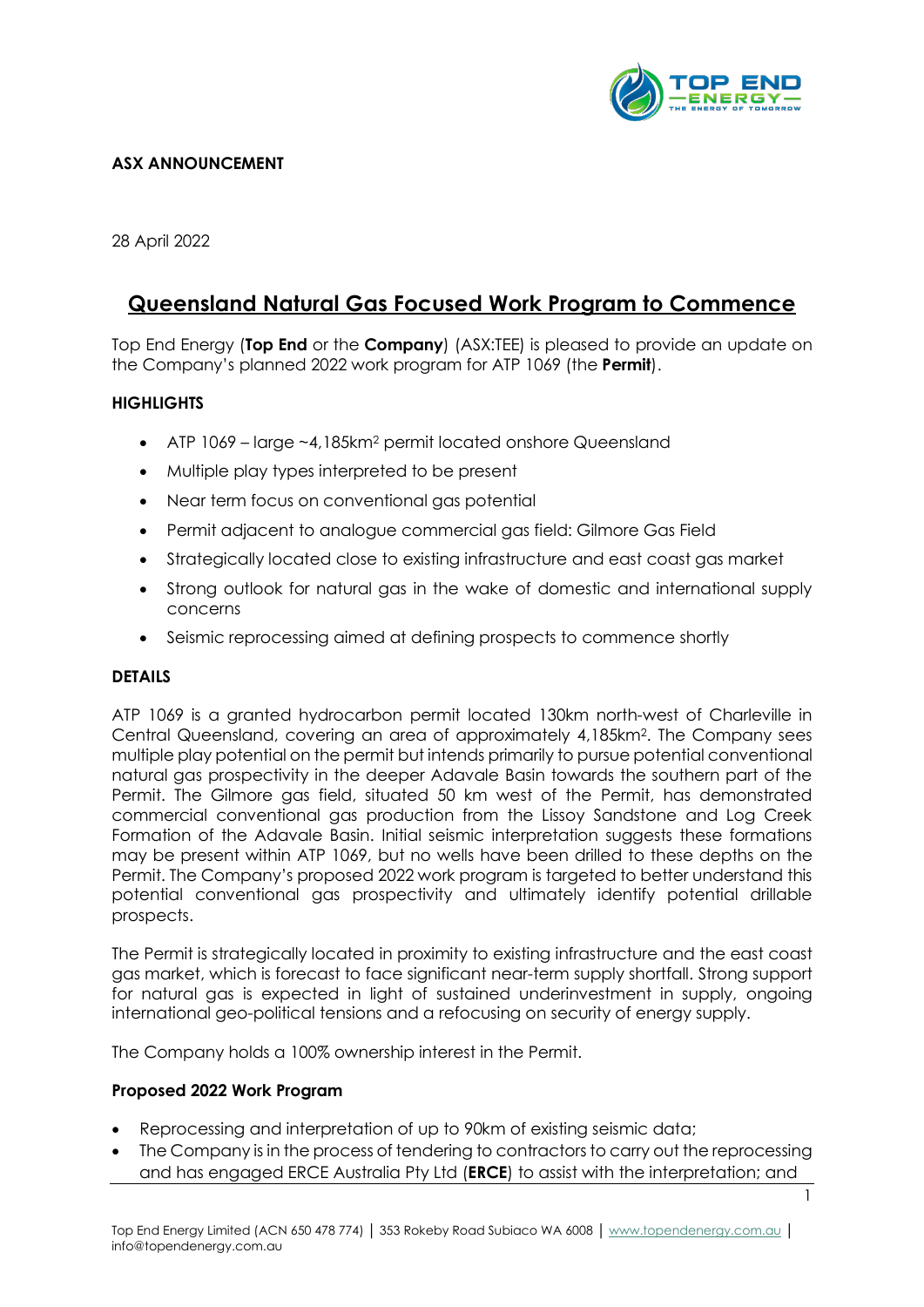

• Subject to the outcome of the reprocessing and interpretation, the Company intends to acquire up to 120 km2 of additional 2D seismic survey later in the year (the **Acquisition**).

### **Objectives**

- The reprocessing and interpretation of the existing 2D seismic data will be used to:
	- better constrain any prospectivity on existing lines;
	- guide potential future seismic acquisition locations to better define identified prospectivity and/or focus on the likely most prospective areas away from current lines;
	- **•** assist in tailoring acquisition parameters to maximise cost benefit ratio of source, receiver, and line spacing; and
	- aid in optimising and streamlining seismic processing sequence to best image the intervals of interest, further identify prospective potential and refine the location for the proposed seismic acquisition campaign.
- The Acquisition, if undertaken, will further assist in identifying leads and prospects for a potential exploration well in 2023.

The Company is in the process of negotiating land access agreements and procuring other necessary approvals required to undertake the above work program and looks forward to providing updates as the work program is progressed.



*Figure 1: Top End's 100% owned permit in Queensland (ATP 1069)*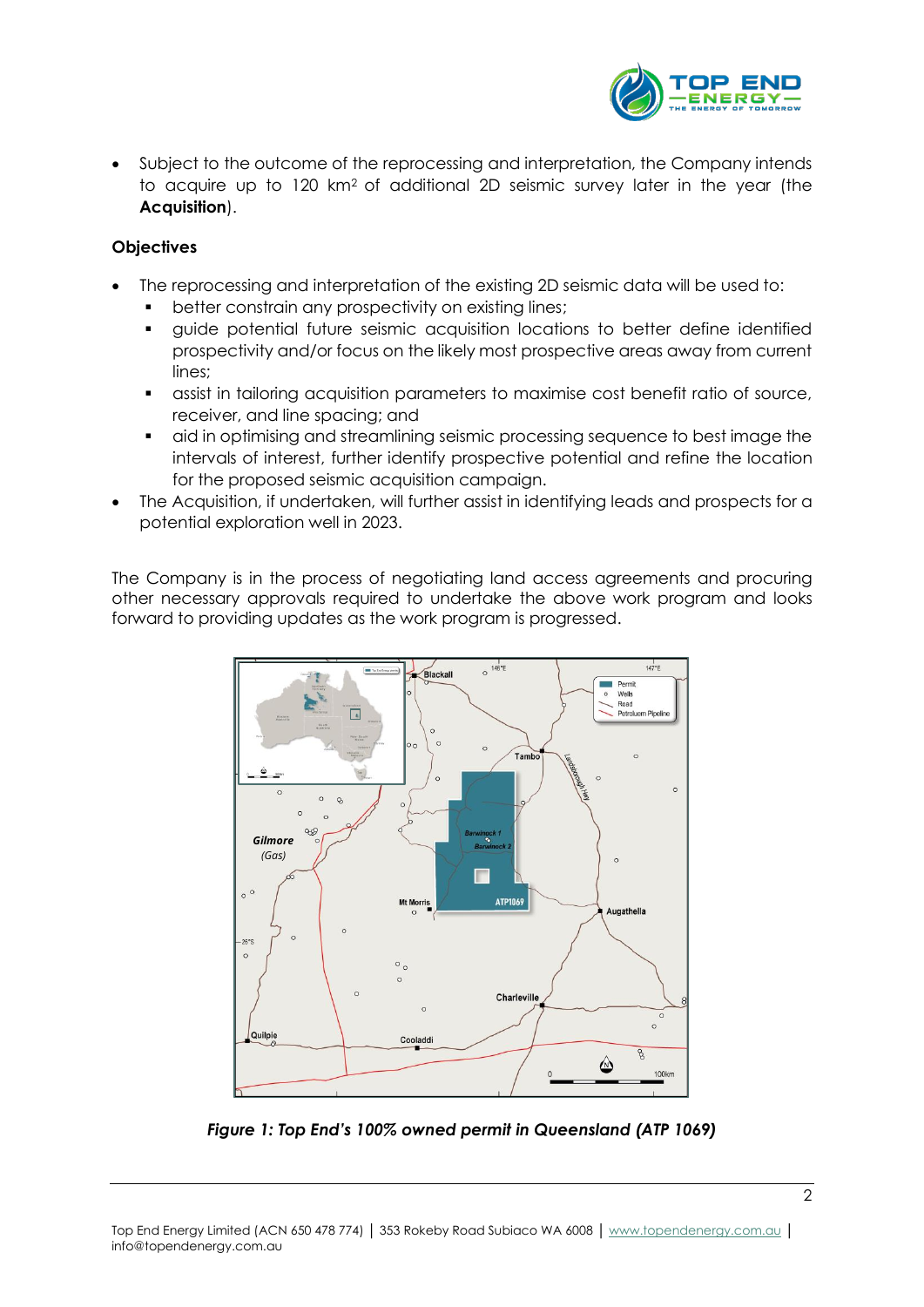



*Figure 2: Location of ATP 1069 and underlying Galilee, Eromanga and Adavale Basins*

### **- END -**

This announcement was authorised for release by the Board of Directors of Top End Energy Limited.

For more information please contact:

**Shane Hartwig Company Secretary +61 8 6245 9836 [info@topendenergy.com.au](mailto:info@topendenergy.com.au)**